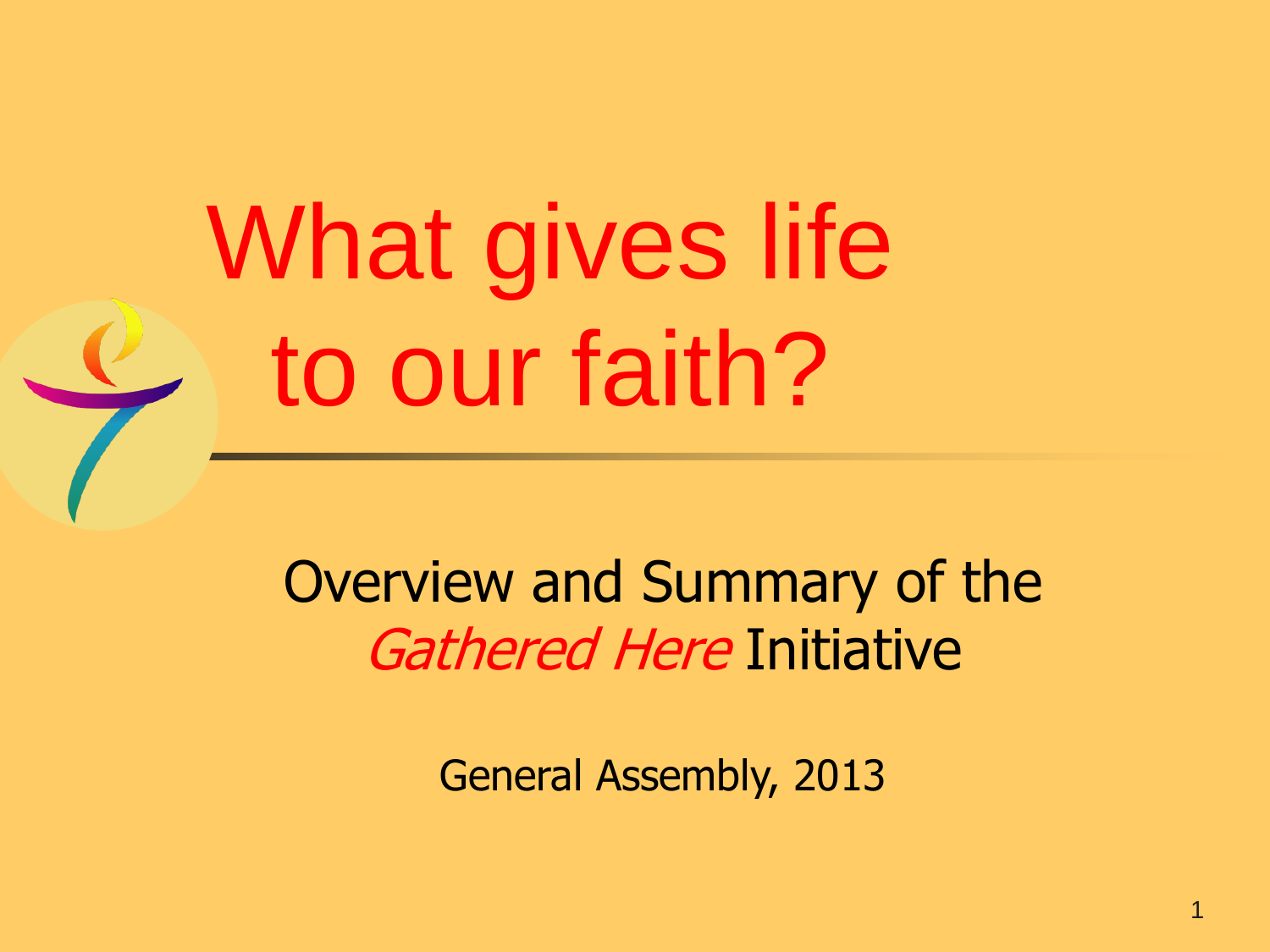### **Session Agenda**

- **BRIEF high-level summary of** Gathered Here design
- Validation and amplification of the "positive core"
- **IMPLECATIONS for the future**
- Closing reflections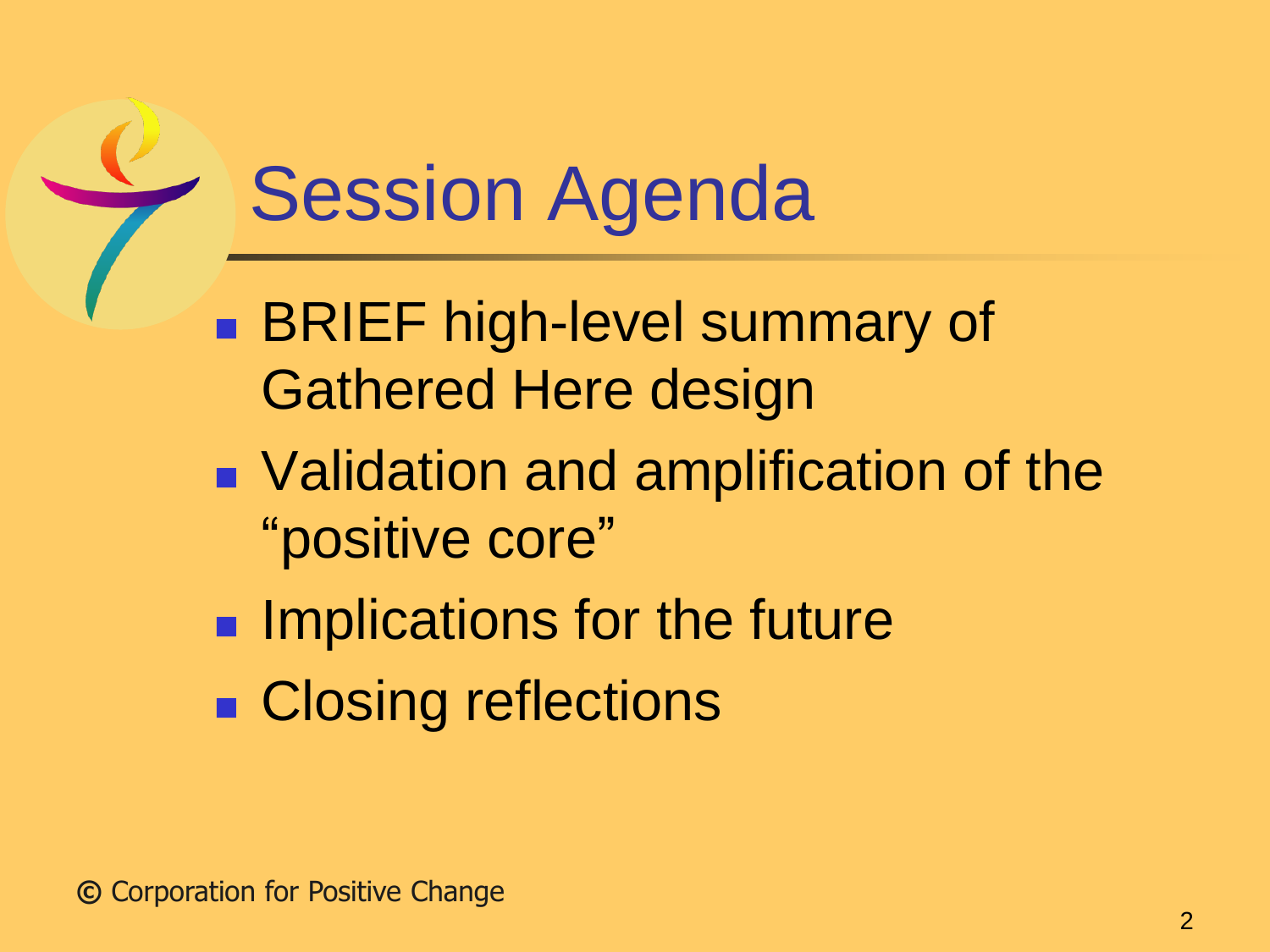First, a story…



**©** Corporation for Positive Change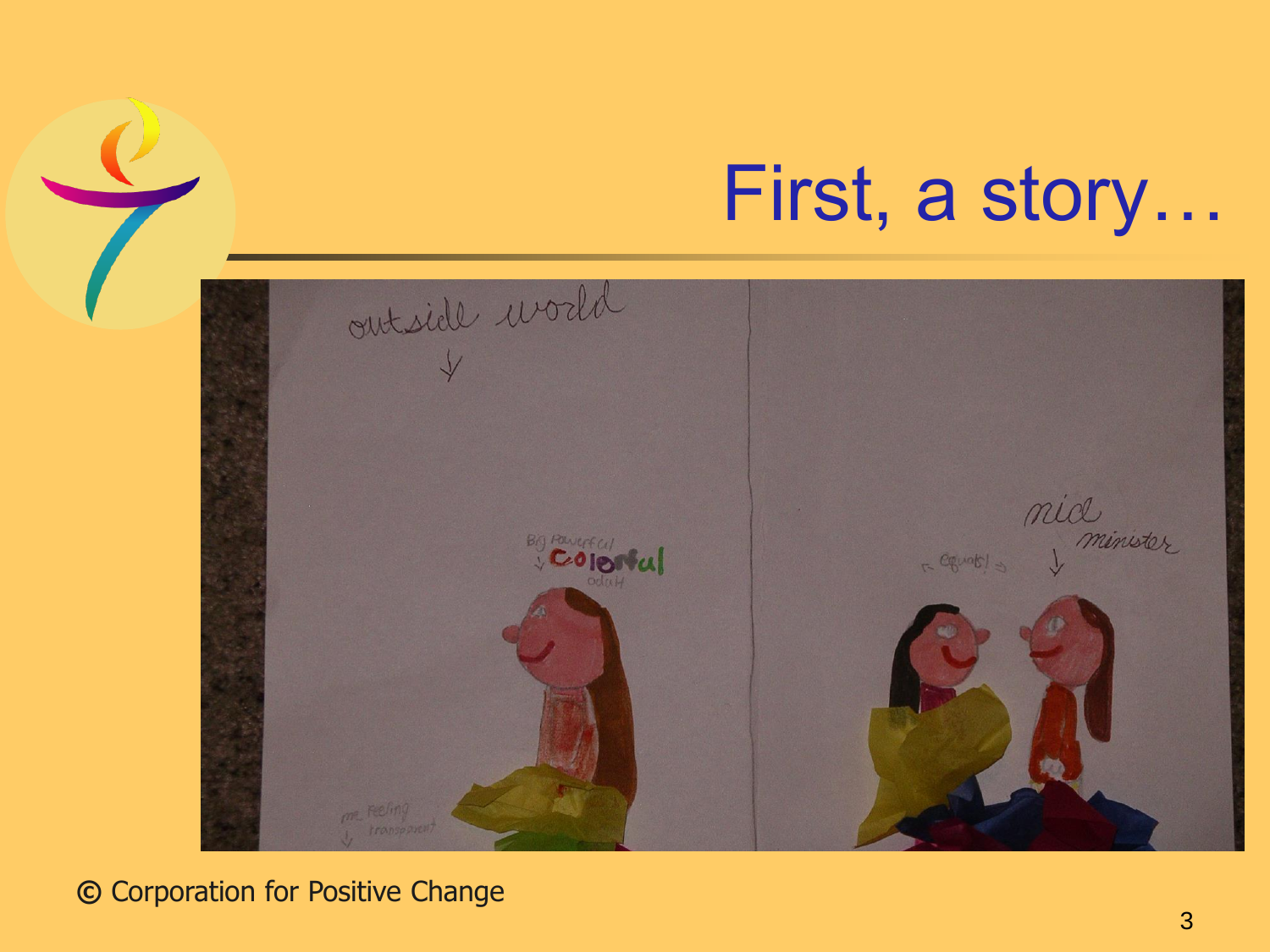#### *Gathered Here Purpose*

- To engage thousands of Unitarian Universalists, within and beyond congregations, in conversations about
	- **Nhat "gives life" to our faith when we are at our best**
	- Our hopes, dreams, and aspirations for Unitarian Universalism's future
- **For use by UUA Board for future decisions about** "ends", and UUA Staff for programs and services, including ongoing stewardship and development
- **Perhaps most important, the grassroots conversations** forged or strengthened relationships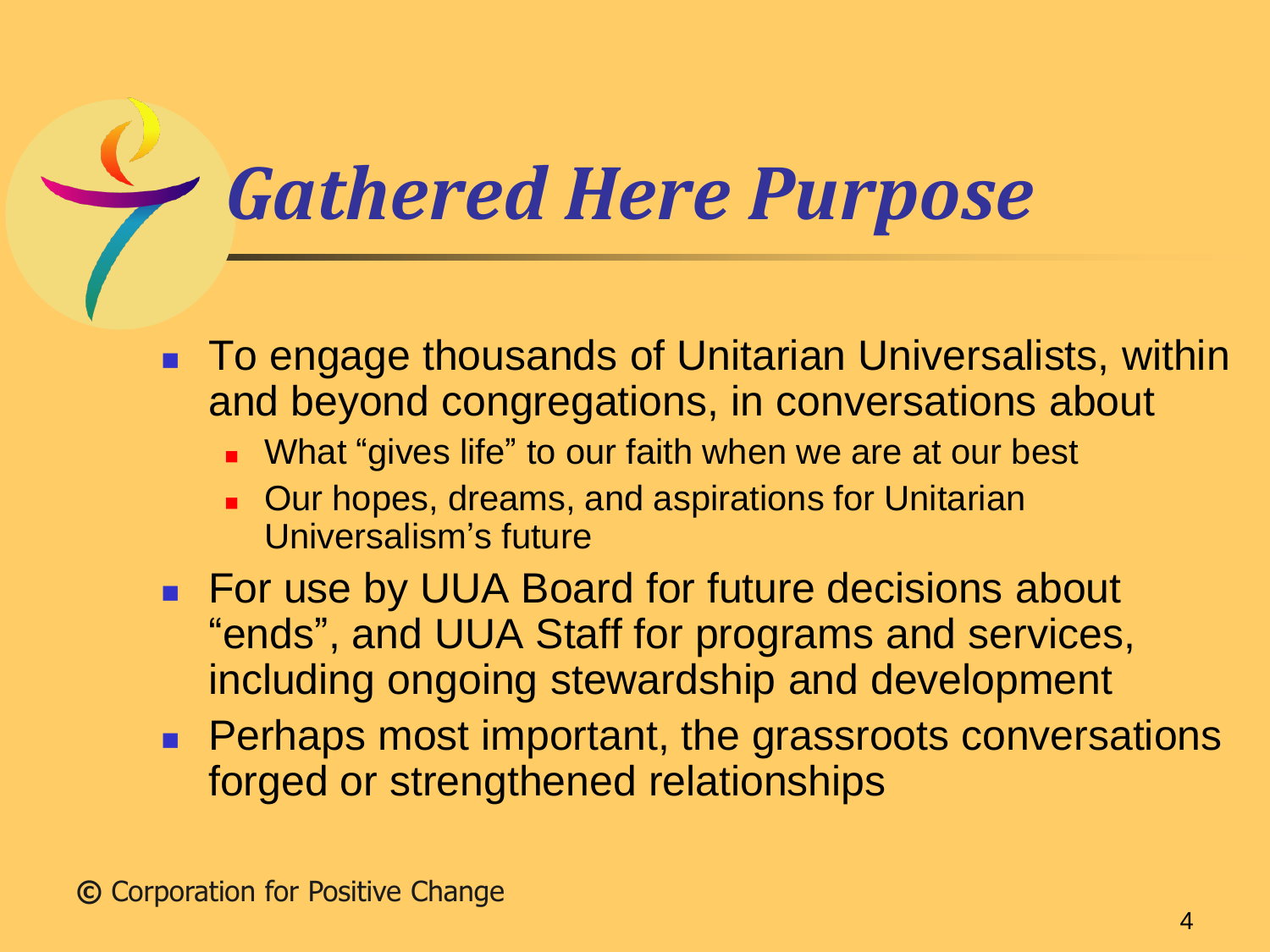# Who Did We Hear From?

**Reported conversations:** 

- **70 Community Conversations**
- **122 One on One Conversations**
- **1200 individual participants**
- More participated … no summary sheets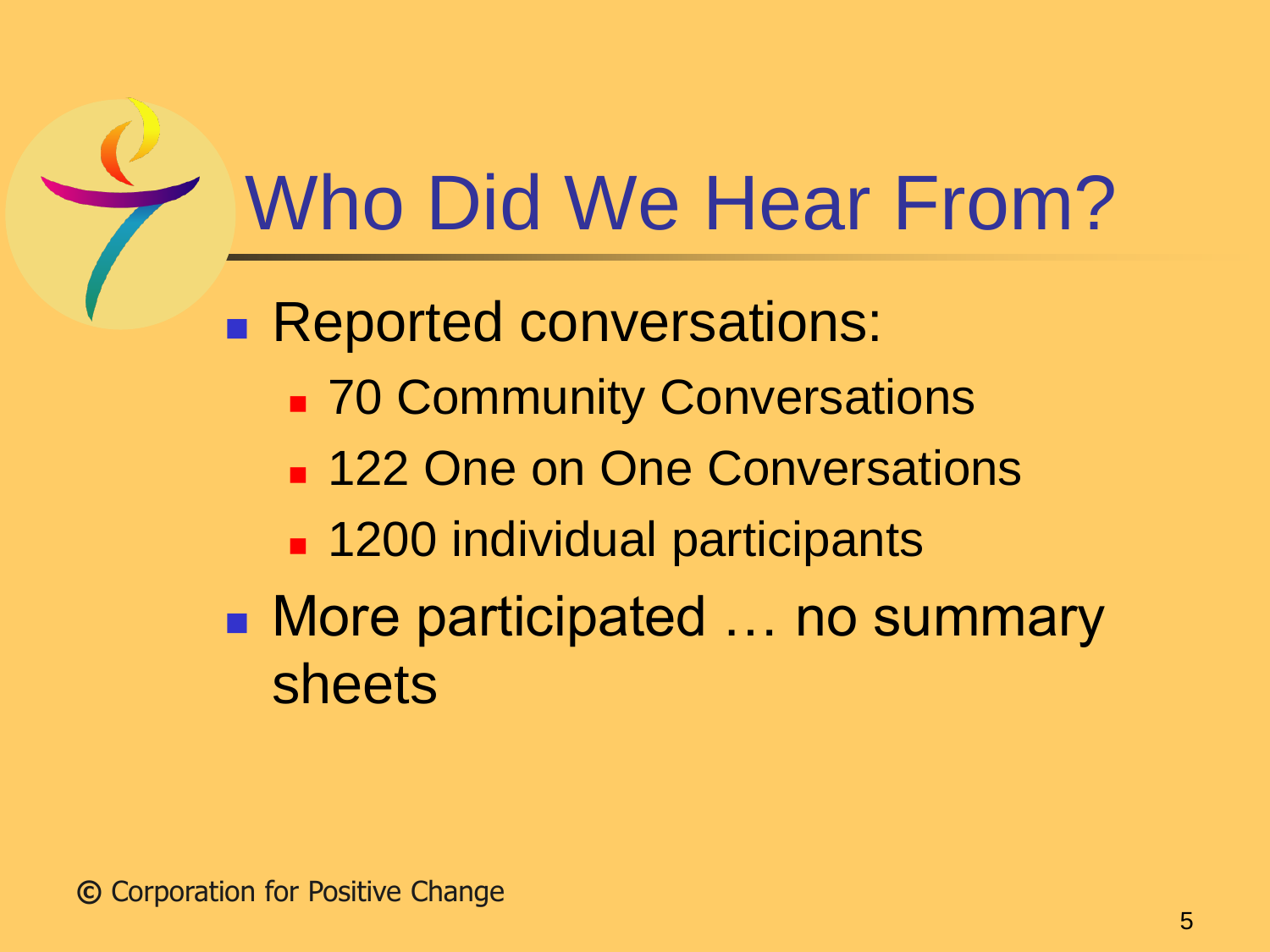# Historically Marginalized **Participants**

- 25% Youth or Young Adults
- 15% identified as NOT "White, European American/ and/or Anglo American"
- 16% identified as GBL, 3% as Transgender or **Genderqueer**
- 21% identified as having "visual, hearing, mobility, psychiatric, intellectual and/or other disability"
- 7% were not currently affiliated with a congregation

**©** Corporation for Positive Change 6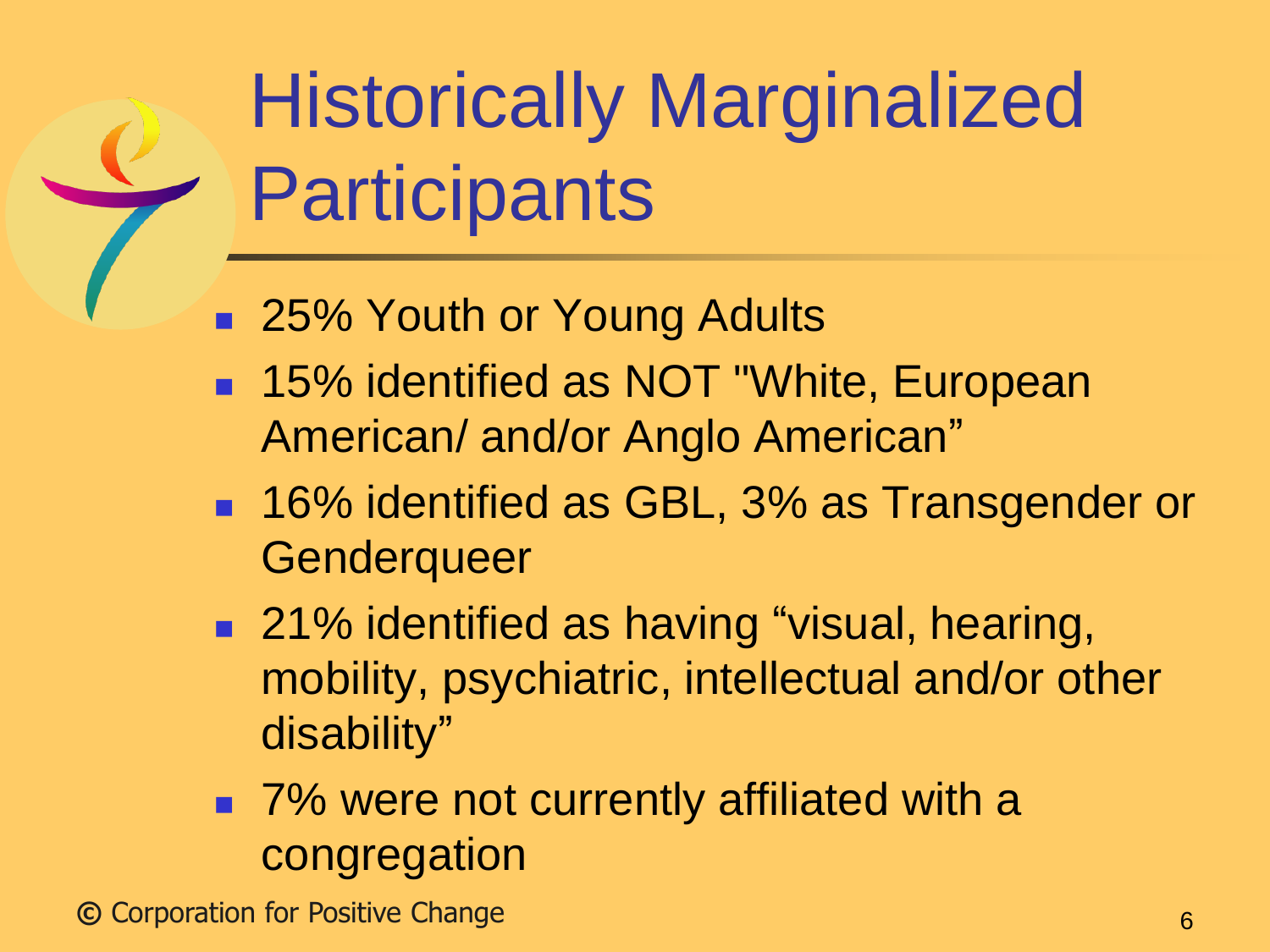#### *Meaning Making*

- Six person, max mix team
- Pre-work: each person read 1/3 of the 160 summary sheets
- **Neeting Design:** 
	- **Conduct narrative analysis of stories and themes**
	- **Reexamine and validate findings through the lens of** historically marginalized respondents
	- **EXA** Articulate "Positive Core" and collective Vision **Statement**
	- **If identify supporting stories, quotes, and visions of the** future

**©** Corporation for Positive Change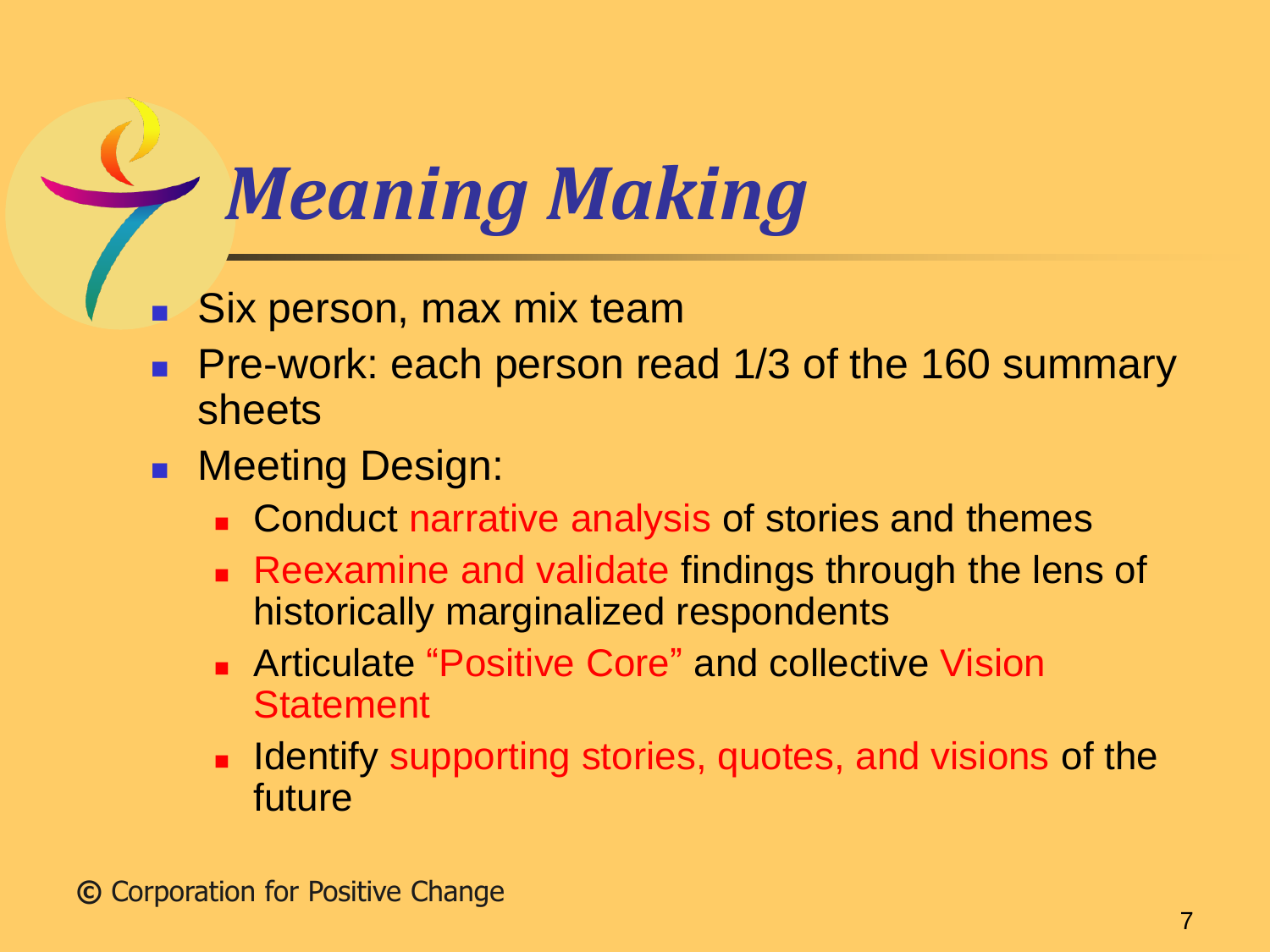# The *Positive Core* of Unitarian Universalism

- Conditions or qualities that *give life* to our faith
- Gleaned from episodes in our history when we were at our best
- **If consciously replicated, these** conditions will enhance our vitality … create similar life-giving results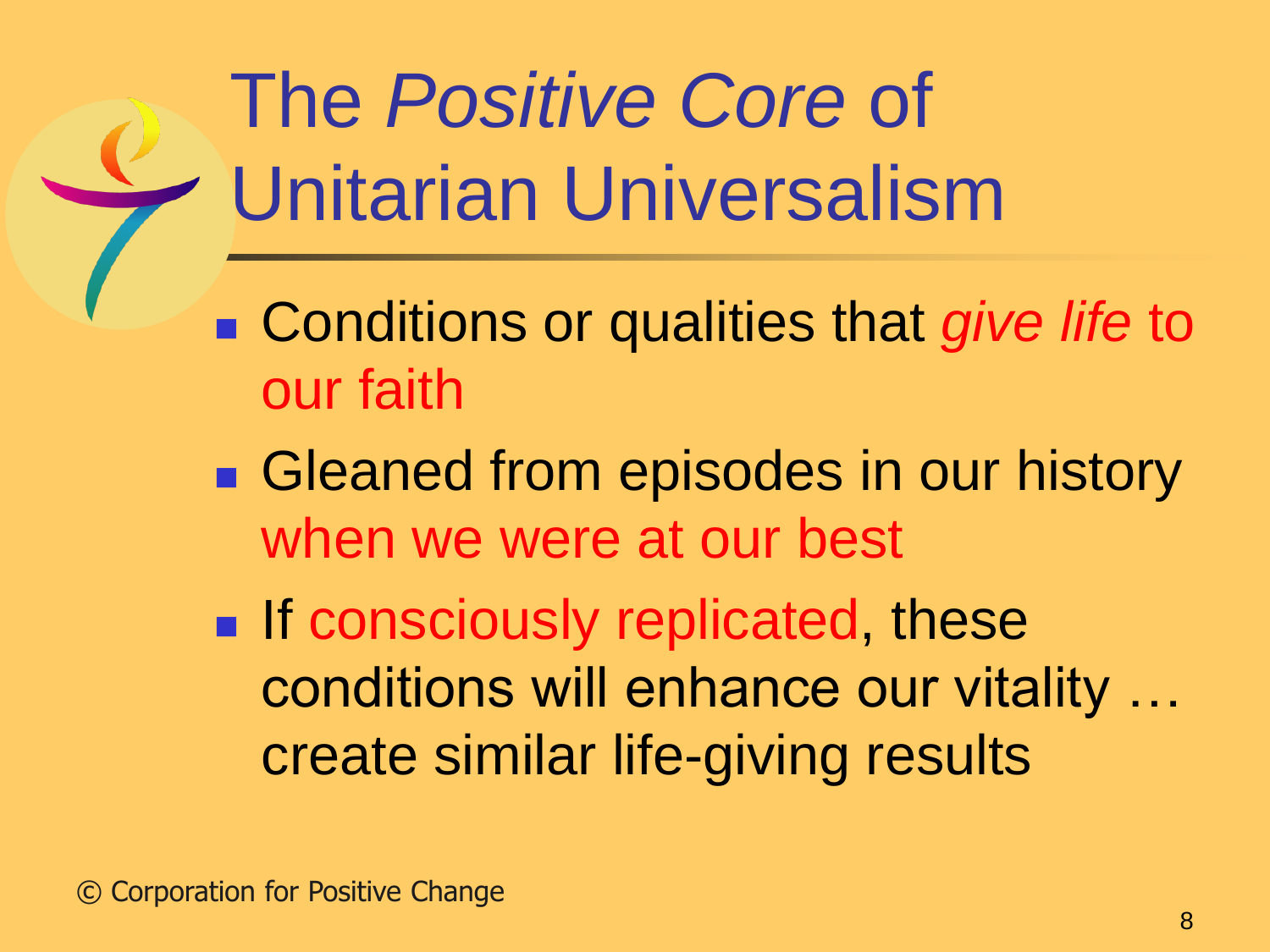### *We are at our best when we …*

- Grow into our best selves and honor the divine in each person
- Practice *"spiritual justice"*: justice-making, grounded in faith and worship
- **Embrace fellow travelers within and beyond** our faith, building community together
- **Proactively invite people to share themselves** and their gifts

 $\frac{1}{2}$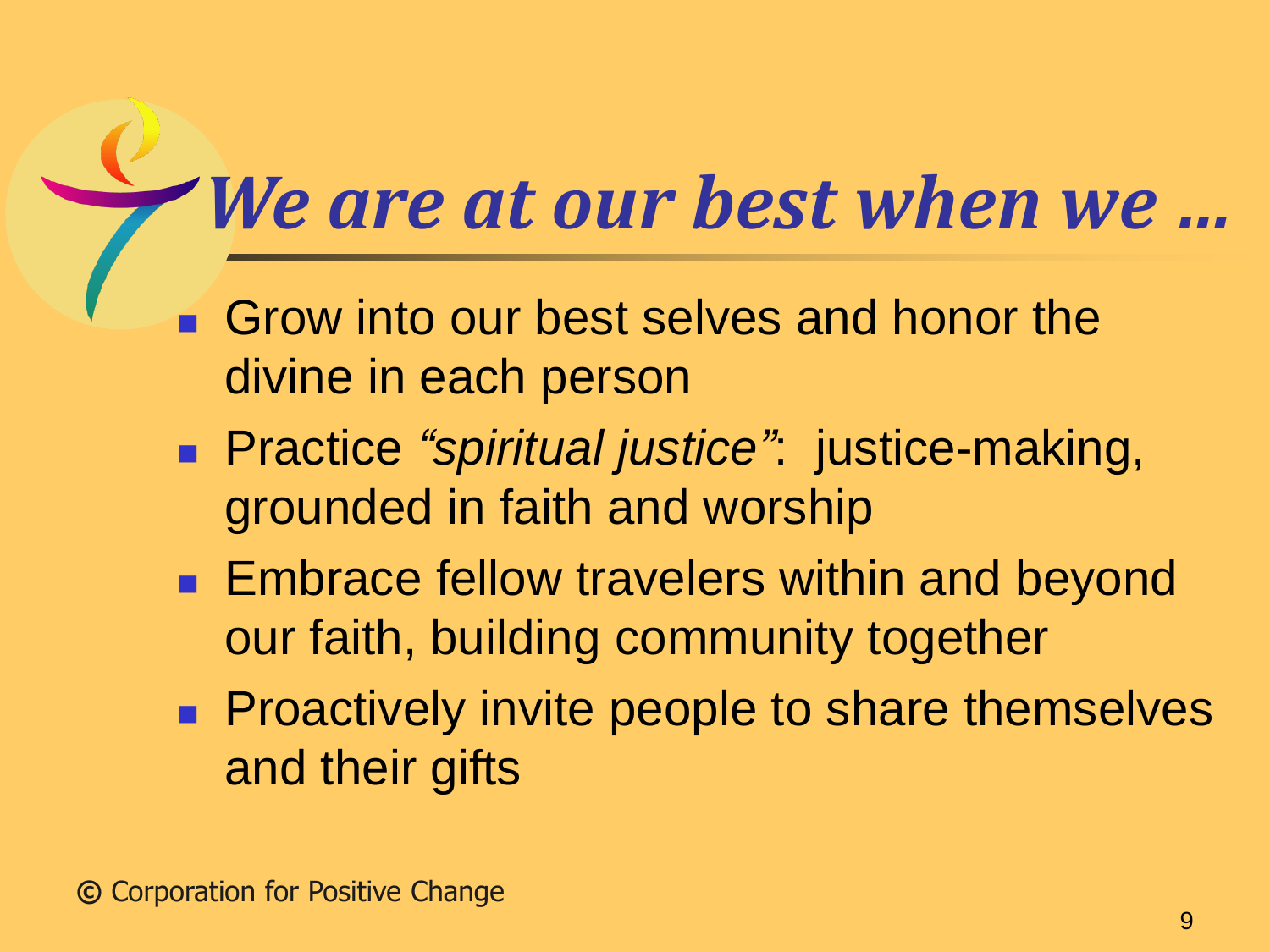#### *We are at our best when we …*

- Have such a strong sense of our religious purpose and identity that we **must** act on it
- Covenant together to create sustained relationships across all ages and cultures
- **Transcend geographic, national, and** language barriers
- **Experience spiritual depth, individually and** collectively

 $\frac{1}{2}$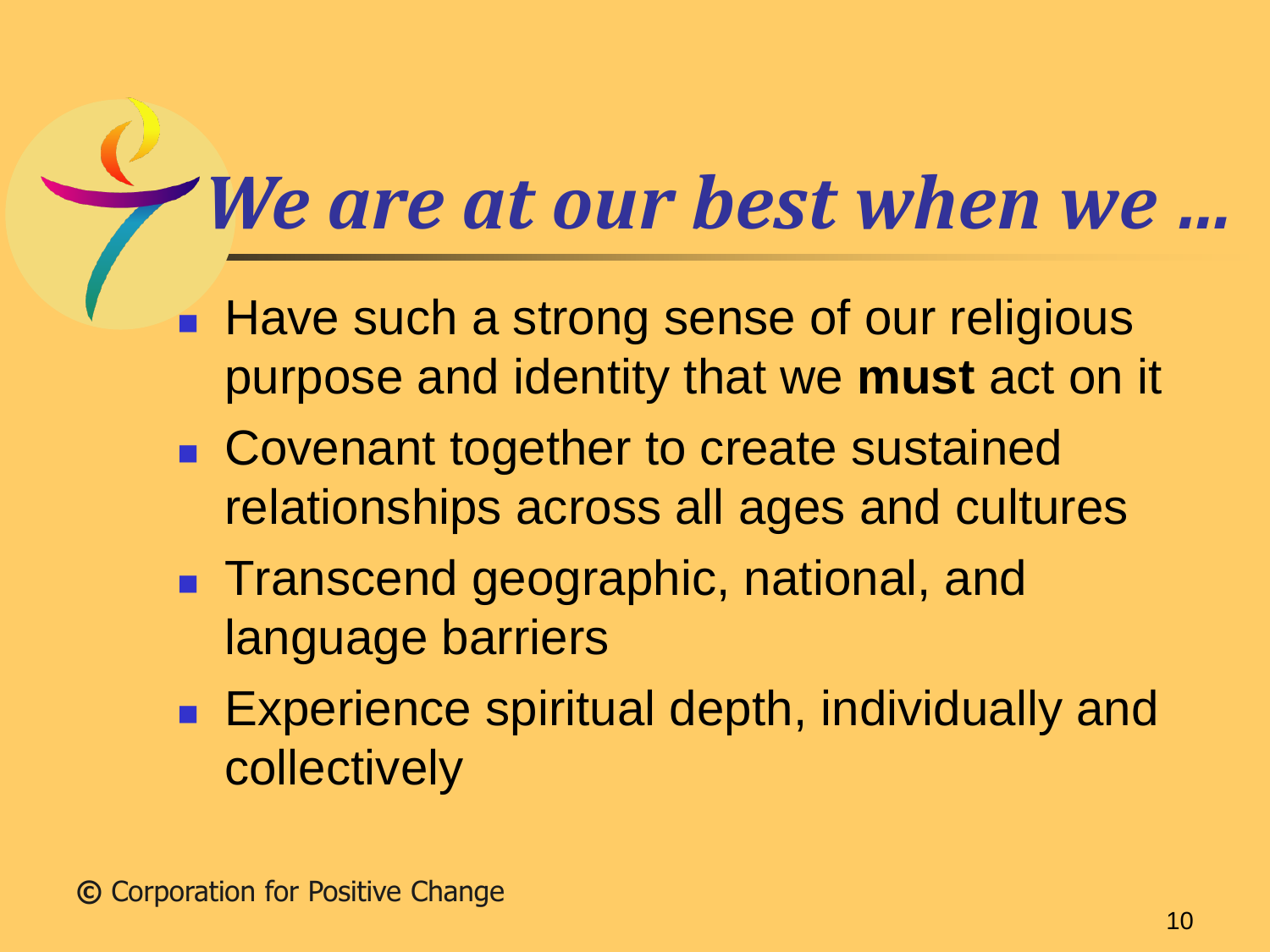#### **Interview**

- Gather in groups of 3 or 4
- Share your responses to the interview question
- **Positive Core elements are described on** the bottom of the interview guide
- 15 *minutes total*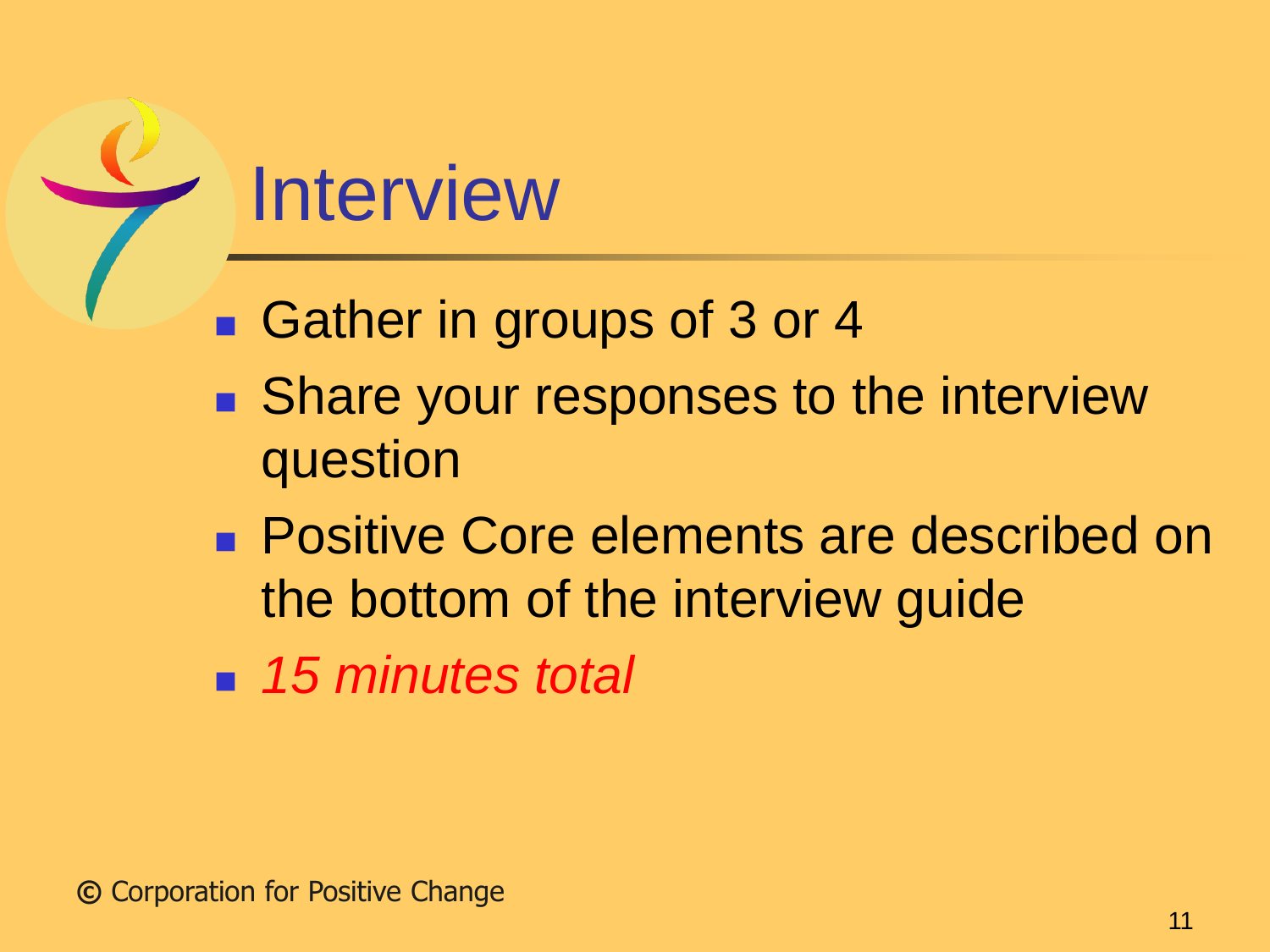#### Imagine ….

It's ten years from today. The Unitarian Universalism that you imagined back in 2012 is now a reality. All of your *highest and best aspirations* for our faith have come true. Together, UUs have taken action to fulfill our *most positive potential.* 

*What do you see?*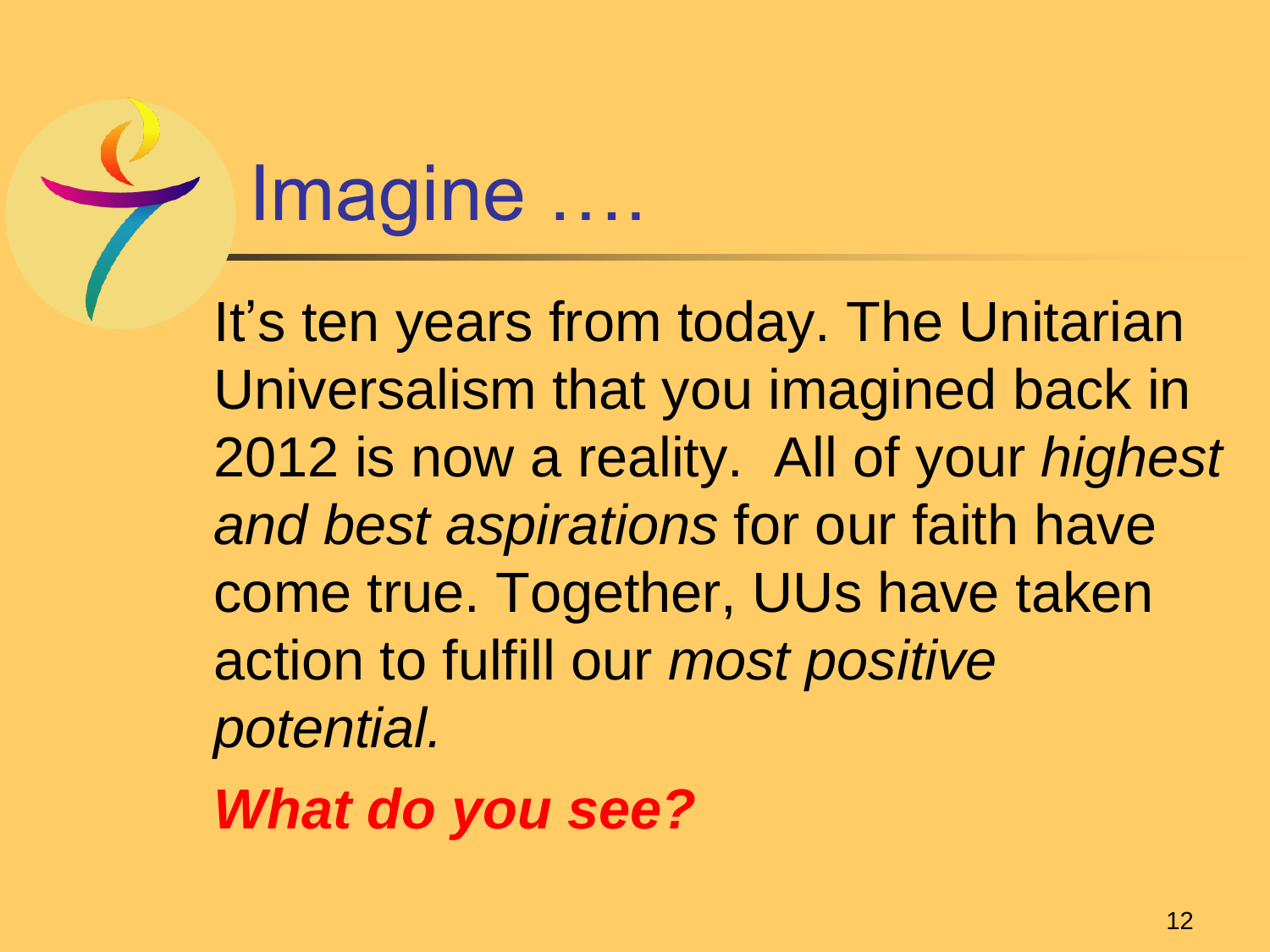*We Unitarian Universalists envision a life filled with compassion for all, shared in beloved community, and lived in a just world. We commit ourselves to pursuing this vision faithfully, passionately, and humbly. We invite all who share our vision to join us in this spiritual journey.*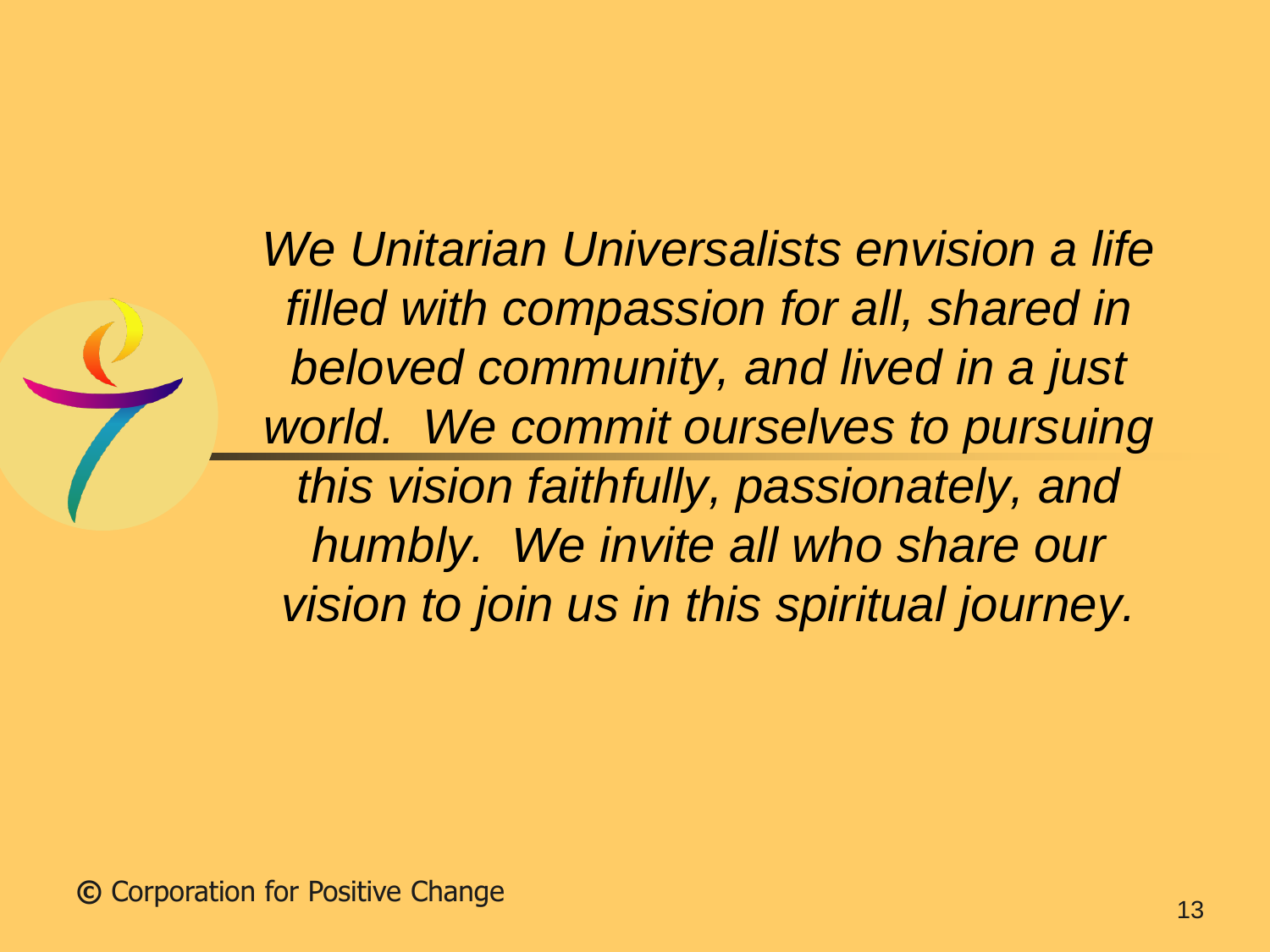#### ... and *then* what happened?